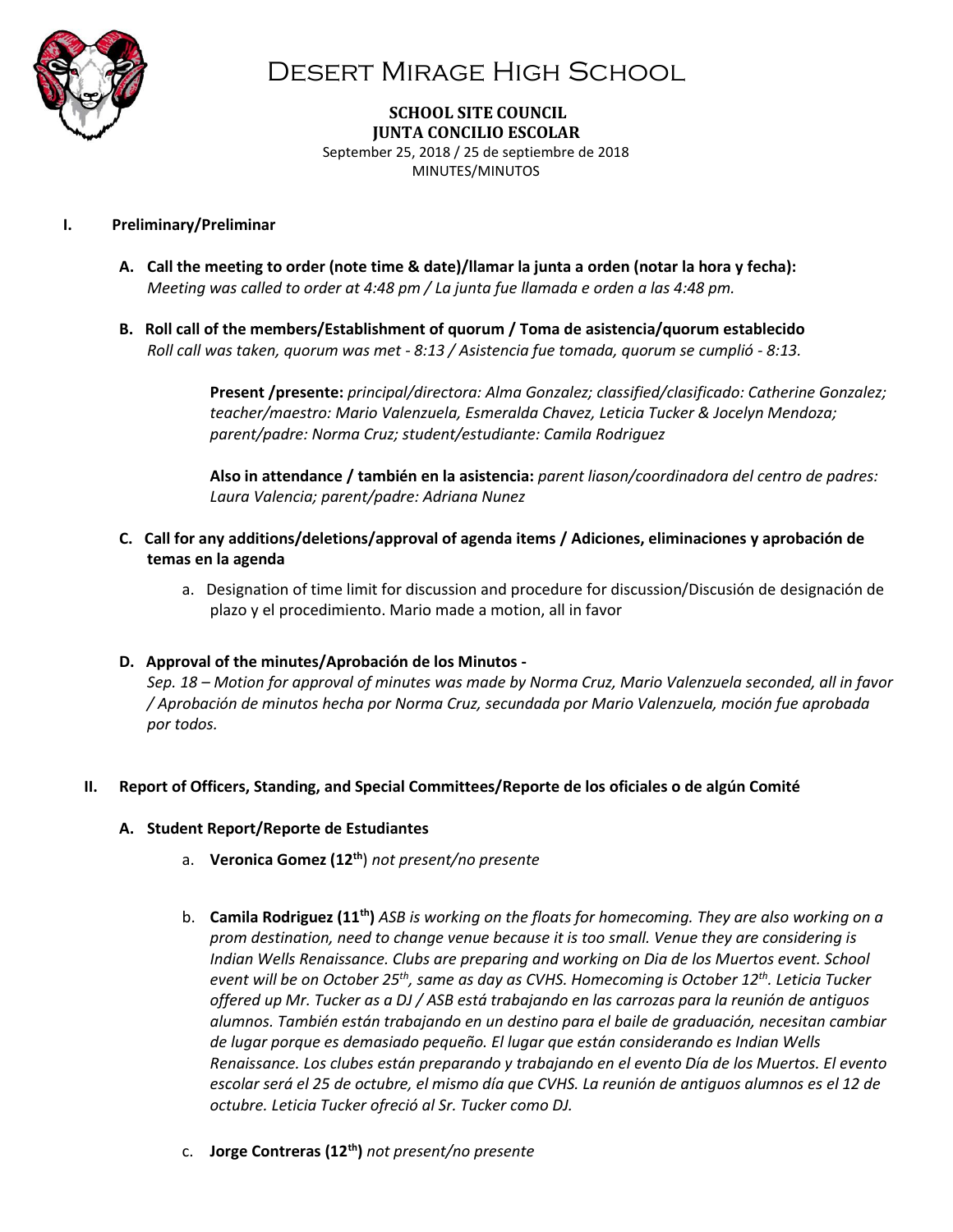

#### **SCHOOL SITE COUNCIL JUNTA CONCILIO ESCOLAR**

September 25, 2018 / 25 de septiembre de 2018 MINUTES/MINUTOS

### **B. Principal's Report/Informe del Director -**

*Working toward getting ready for our first senior parent meeting. Making sure our parents are aware of deadlines. We want to make sure they have all the info and expectations. There is a meeting this Thursday. Met with parents last Friday, info was the same as last weeks. Just a repeat. Flying doctors is this weekend. Vision, hearing, haircuts, hygienist. Event is free and child care is offered. Both LP and TC were given a special invite. Oct. 8 is a development day, there will be no students, only teachers and staff. Staff will report at the same time and leave at same time. First 2 hours will be trainings. October 10 is PSAT testing day. All students' grades 9-11 are testing all day. Seniors will not be testing, they will have College Kick Off activities all day. SAT testing will be on Oct. 6. If you score well on the test you qualify for scholarships. Coffee with principal is Oct 9. Principal invites parents to have coffee and pan dulce, sit in circle and have a conversation. Principal shares what is happening in school and asks for their input / La escuela está trabajando para prepararse para nuestra primera reunión de padres del ultimo ano. Asegurándose de que nuestros padres estén al tanto de los plazos. Queremos asegurarnos de que tengan toda la información y expectativas. Hay una reunión este jueves. Se reunió con los padres el viernes pasado, la información fue la misma que las últimas semanas. Solo una repetición. Los médicos voladores es este fin de semana. Visión, audición, cortes de pelo, higienista. El evento es gratis y se ofrece cuidado de niños. Tanto LP como TC recibieron una invitación especial. El 8 de octubre es u día de desarrollo, no habrá estudiantes, solo maestros y personal. El personal informara al mismo tiempo y se ira al mismo tiempo. Las primeras dos horas serán entrenamientos. El 10 de octubre es día de PSAT. Todos los estudiantes del grado 9-11 estarán evaluando todo el día. Los estudiantes del ultimo ano no realizarán pruebas, tendrán actividades de inicio del colegio todo el día. El examen SAT se realizará el 6 de octubre. Si obtienes un buen puntaje en el examen, calificas para becas. El café con la directora es el 9 de octubre. La directora invita a los padres a tomar café y pan dulce, sentarse en círculo y conversar. La directora comparte lo que está sucediendo en la escuela y pide su opinión* 

## **C. ELAC/DELAC/FIAT Report/Reporte de ELAC/DELAC/FIAT-**

### **D. DELAC had meeting last weeek. Represantative dropped repost to sotellol. Info not provided.**

### **E. Parent Community Liaison Report/Reporte de Laura Valencia –**

*Parent portal workshop dates are Oct. 10 and Nov. 4 th from 530 to 630. Will take place in the computer lab in library. Phone calls will go out informing parents. Mr. Valenzuela suggested to give an incentive to students: ice cream bars, extra credit, homework pass or include it as a homework assignment / Las fechas de los talleres del portal de padres son el 10 de octubre y el 4 de noviembre de 530 a 630. Tendra lugar en el laboratoro de computadoras de la biblioteca. Las llamadas telefónicas saldrán informando a los padres. El Sr. Valenzuela siguirio dar u incentivo a los estudiantes: nieve, crédito adicional, pase de tarea o incluirlo como una tarea.* 

**III. Public Comment (Limit 3 minutes per person)/Comentarios Públicos (Limité de 3 minutos cada quien)** *Pursuant to Greene Act the Council is not always at liberty to answer or respond to comments posed during this portion of meeting* Saturday ballet folkolorica is haing breakfast. \$6. Pancakes eggs, bacon and drink 8am-12pm. In his classroom.

#### **IV. Unfinished Business/Asuntos Inconclusos**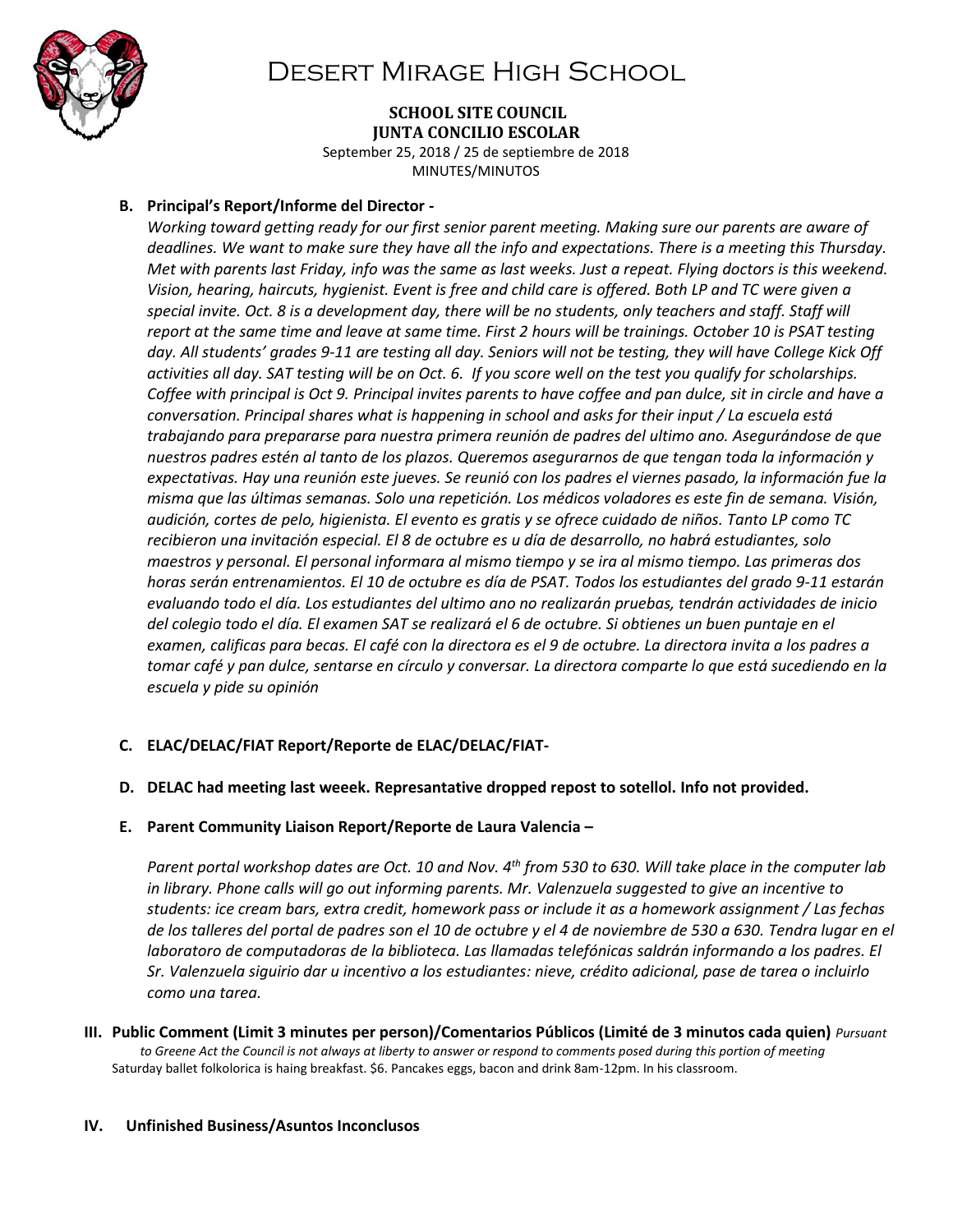

**SCHOOL SITE COUNCIL JUNTA CONCILIO ESCOLAR** September 25, 2018 / 25 de septiembre de 2018 MINUTES/MINUTOS

#### **V. New Business/Nuevos Asuntos**

A. Share Input / compartir sugerencias:

*Catisil, add as a program to offer teachers. Instead of CABE- Ms. Chavez. There is a math conference called the CMC conference in Palm Springs. People come from all over US and EUROPE. There is a section for leaders and principals to help them to transition and find support – Ms. Tucker. / Catsil, añadir como un programa para ofrecer a los profesores. En lugar de CABE- Sra. Chavez. Hay una conferencia de matemáticas llamada la conferencia del CMC en Palm Springs. La gente viene de todos los Estados Unidos y Europa. Hay una sección para líderes y directores para ayudarles a hacer la transición y encontrar apoyo: Sra. Tucker.* 

B. Vote on SPSA /votar por SPSA:

Goals are aligned with district goals. Mrs. Gonzalez went over goals and standards. Informed of previous percentages and future percentage marks. Asked why kids are not meeting A-G. Mentioned freshman academy has been created and we have afterschool tutoring provided. Freshman maturing is not there yet. Admin will be meeting with freshman to discuss expectations. Going to revisit with student their expectations. We need to change their mentality. There is a timeline from ethnic studies to see where they are now and where they are headed. Student only sign up for AP Exams to get a grade bump and not the extra class credit. Will be a requirement to take the AP exam at the end of the year. There is a contract that was signed by parent and student. You cannot take more than 3 AP classes. There is a seminar on AP Exams and are taking 20 students each to riverside so they can start prepping for the test. There will be a session for kids and session for teachers

Peer tutoring for community service was suggested by the student Camila Rodriguez

15K will be on certificate salary and tutoring for students. 15k extra services for teacher to provide credit recovery. 15k for transportation for student for after school tutoring.

20k for conferences such as avid AP and CABE, and CUE. District pays for half. School wants to make up the difference.

15k certificated subs for departments to have PD and plc.

15k certificated subs for coach's training, subs conferences and PD

5k for extra services: for teachers so they can collaborate and work on WASC report

8k extra services for AP teachers to meet and plan for AP test success and attend AP sat training

5k is for teachers to attend UCR readiness program with students as well as attending avid and other professional development as needed.

600 is pay science teachers to plan and collaborate

3k certificated stipends ELD SDAIE strategy beginning of year training and collaboration.

Goal action 2.

District has to pay for books, wifi necessity and supplies. Site does not spend money.